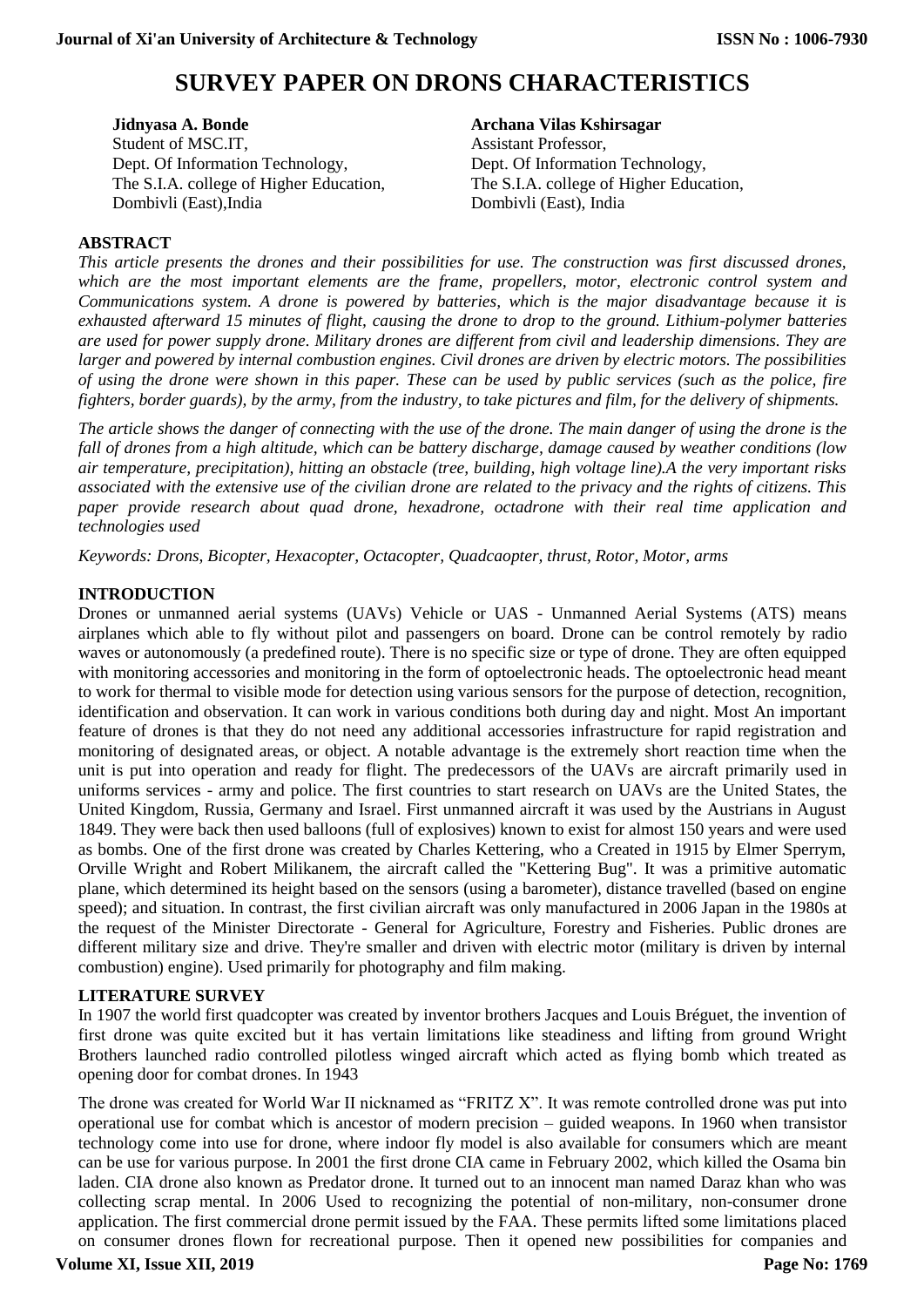professionals who want to use drones in assorted business ventures. In 2010 the Parrot AR drone was released by French company Parrot. It was the first ready-to-fly drone which is controlled entirely by the Wi-Fi using smartphones. Immediately drone was successful with critically and commercially. Then it receiving the award which is 2010 CES Innovation award for electric Gaming Hardware and selling upwards of half a million units. December 2013, Amazon released concept video showcasing Jeff Bezos' dream for drone-based delivery system. For drone delivers, retail giant wasn't the first company; it was which put the technology into public consciousness. In 60 min interview, Bezos described possibility of using technology to make half hour deliveries. There is a best drone maker on the market, smart computer vision and machine learning technology introduced by DJI's Phantom S. This is used to avoid obstacles, people, animals or abject rather than being limited to GPS signal.

## **DRONE ARCHITECTURE**

#### **Physical properties**

The drone is the composition of two major parts

- 1. Movement system
- 2. Control system.

Movement system consist the basic element known as a frame which need to be as light weight as possible. This frame type is mainly based on number of arms, which classify drone into following category.

- 1. Biocopter two machines
- 2. Tricopter three machine
- 3. Quadrocopters four machines
- 4. Hexacopters for the machine
- 5. Octocopter eight machines



Figure  $1^{[1]}$ : Possible ways for frame construction.

The figure 1 shows the various possible ways the frame can be constructed. Thus construction is based on the utilization in real time application which also relates the numbers of arms and motors which are meant to use drone control and stability.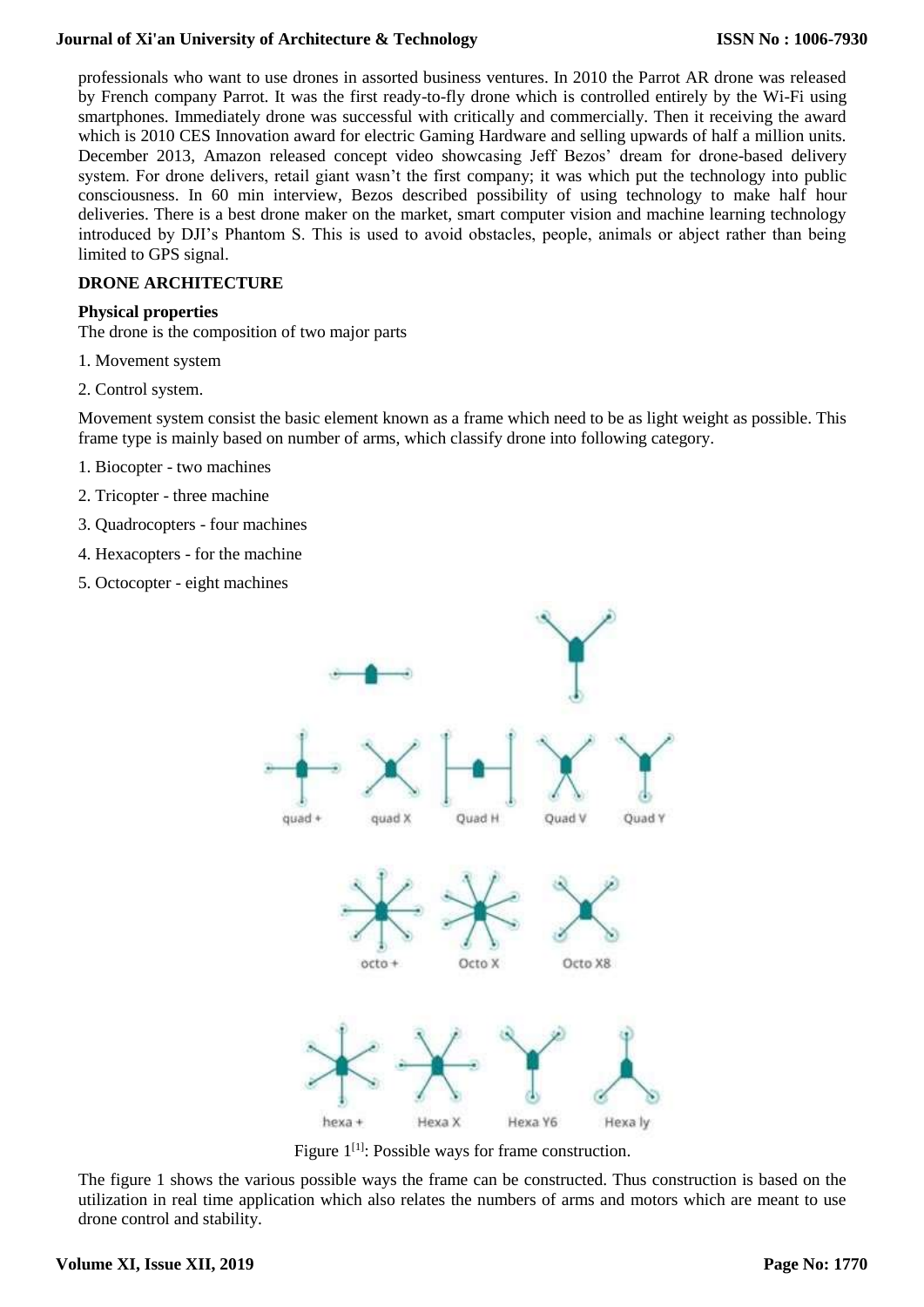#### **2. The control system:**

Is responsible for controlling drone movements such as fly Up, DOWN, ROTATE which ultimately gives responsiveness to force and stability required for drone movement. To achieve this drone required various sensors and algorithm which works on those sensors. Drone consists following control system.

1. Flight Controller which is meant to control machine behaviour

2. Electronic speed control is meant to control engine Rotation per Minute.

3. Supplying plates separates the power supply for motors and regulators.

- 4. Sim module is meant to send telemetry data to various receivers.
- 5. Numeric keypad is meant to enter provide Input to the system for various purpose.

Controller system is meant to provide maximum performance and failure safety.

A drone can do following things in the vertical plane from ground:

**1. Hover Still:** it is the net thrust or a power which can create using motor by allowing air flow using arms meant to push drone up by creating exactly equal force as gravitational force pulling drone down

**2. Climb Ascend:** by increasing the thrust using rotating arms to pull the drone up in such way that the upward force is greater than the weigh and pull gravity.

**3. Vertical Descent:** it is opposite to Hover still where thrust need to decrease for fly down.

In this research paper we will discuss some types of drones with their real time applications.

# **1. The Bicopter drone:**



Figure 2: The Bicopter drone

Figure 2 shows how bicopter can be served with specific application. The shown bicopter has two motors, it is cheapest sort of multicopter. Following are some components of bicopter<sup>[4].</sup>

#### **1. Duct**

It is enclosed with motor and propeller meant to have greater air flow. It uses lighter duct material such as aluminium. The diameter of duct is generally 260 mm diameter and 25mm of height. Due to duct like construction bicopter proves safe presence near human.

#### **2. Connecting plate**

It meant to connect two duct of bipolar. The central hole is provided for wire passage, with considered batteries, microcontroller and other electronics devices.

#### **3. Motor housing Plate**

This plate is made according to the size of rotational duct, where inner diameter of duct is matching with connecting plates. Bicopter generally has 3 motor housing plate which is sufficient to distribute the weight of motor.

#### **4. Bicopter assembly**

It consist two duct, four motor housing plates, two ribs to join two duct and a connecting plate. This overall assembly gives strength and stability to bicopter. Also allows goof air flow for fly UP and DOWN.

#### **Advantages of Bicopter**

• All components easily available

- Symmetrical thrust
- Compact design

**Volume XI, Issue XII, 2019**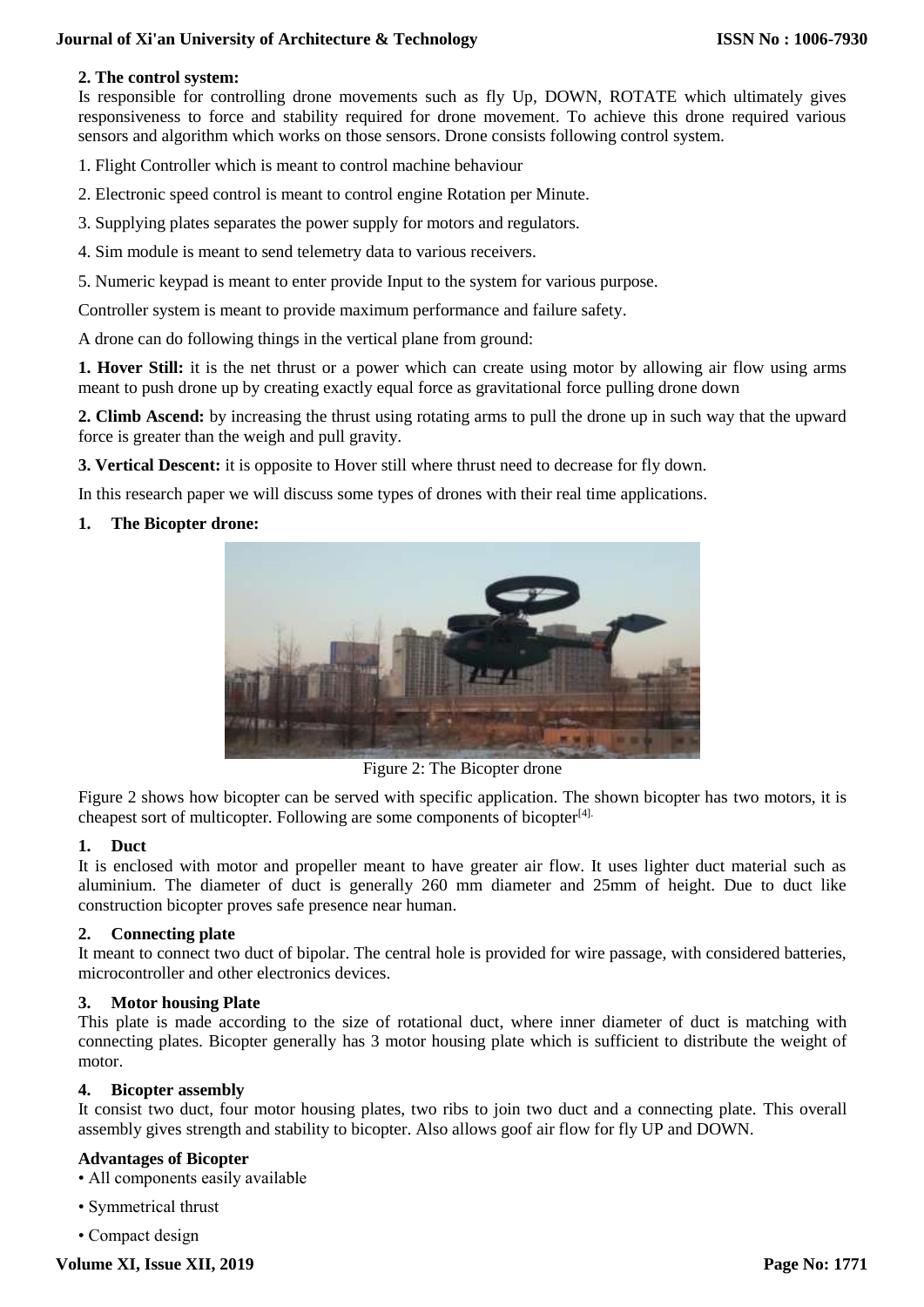- Free airflow
- Cheap
- Lightweight

# **Disadvantages of Bicopter**

- Both propellers next to each other require more space
- Arms are located in the airflow, thereby reducing efficiency
- Additional mechanics compared to "V configuration"
- Cannot handle heavy carriage.
- **2. The Quadcopter drone**



Figure 3: Quadcopter drone

Figure 2 represents Quadcopter which has 4 motors on symmetric frame. Each arm is 90 degree apart from each other. This copter has two motor rotated CW (clockwise) and remaining two rotate CCW (Count clockwise) to create opposite stay to balance. Quadcopter is the most popular drone with simplest mechanical structure. It is widely used for drone racing in the form of "mini quad". There are 2 main configurations:  $X$  or  $+$ . The  $X$ configuration is more popular because you can keep the propeller away from camera view (for FPV and aerial film making). Some people use the plus (+) configuration because it is more intuitive, and flies like an airplane. It's easier to find out orientation. Quadcopter are famous for lightweight design, can fly indoor and outdoor due to its compact blade size. Quadcopter are famous for lightweight design.

#### **Advantages of Quadcopter**

- Symmetrical thrust
- All components are easily available
- Cheap
- Lightweight
- Less risky for close interaction
- Indoor friendly.

# **Disadvantages of Quadcopter**

- Arms are located in the airflow, thereby reducing efficiency.
- Propellers next to each other require more space
- Additional mechanics compared to "V-configuration"
- Cannot handle heavy carriage
- More number of blades creates negative impact on momentum.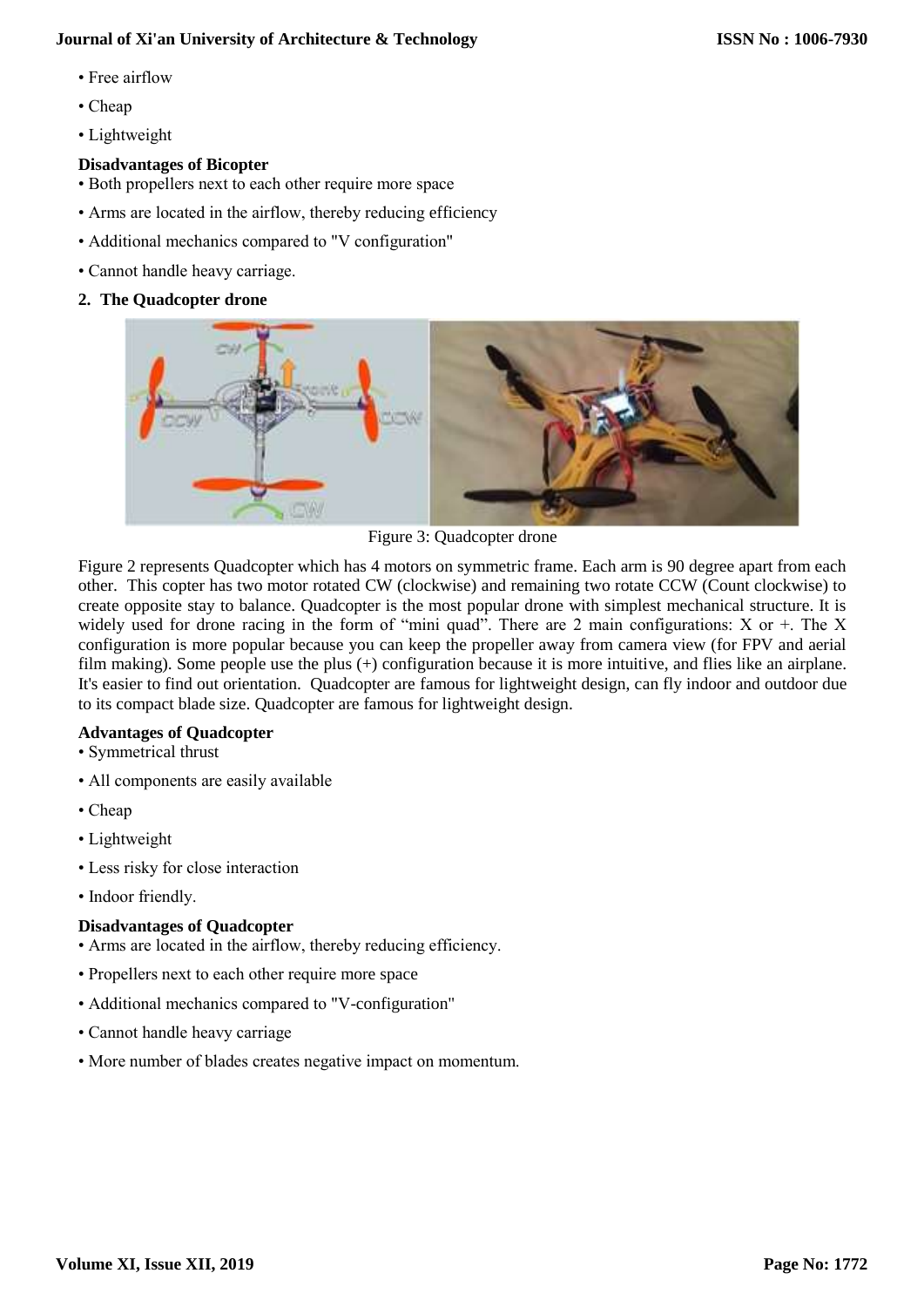**3. The hexadrone:**



Figure 4: The Hexacopter drone

Figure 3 shows hexa drones got categorize into hexa +, hexa Y, hexa Y6 and hexa ly. [2] Based on its type hexa drone have different arrangement regarding to its engine and propellers, which helps for lifting and balancing the drone which defines durability this also helps in directing the flight direction.

It has 6 motors which are symmetrically mounted and each with  $60^{\circ}$  apart from each other. These all motors move in symmetrical way with the propellers. It just works same as quadcopters but the lifting capacity is more as it has more numbers of motors which also helps in lifting heavier carriage. Even if one motors fails drone can keep on lifting itself with extra motors. The problem with physical architecture is they are heavy in weight and large in sizes. The archictural problem of hexa drones can be solves by type hex Y6 copter. Which has 3 arms and looks like a tricopter but has 6 motors running within without jaw like angle for propellers, this gives more compactness and same lifting capability. Where apart from 6 motors architecture the hub motors model is efficient one. It has central hub for payload attachment and 6 propellers which are placed to separate aluminum road at the end which are are attached with central hub with an angle of 60 degree angle apart from each other. This central hub model provides good stability with low amount of vibration also the twisting of propellers creates twisting force which help directing the drones, when propellants are distinguish according to their rotation direction. Propellants can follow different direction, in hexacopter three propellants are spinning clockwise where as other as rotating anti clockwise. It follows four basic movements **Throttle, Roll, Pitch** and **Yaw** as shown in figure

The central hub also provides home for various devices to attach with battery. In reference with figure 4 to achieve Roll movement ailerons i.e. wings of drone get used. Yaw movement is achieve by Rudder i.e. the tail arms for rare arm/ blade of the drone and Pitch movement is achieve using front arms/ blades of drone. Depending upon the application the selection of ailerons, rare and front wing can be decided.



Figure 5. [3] Hexacopter drone basic movement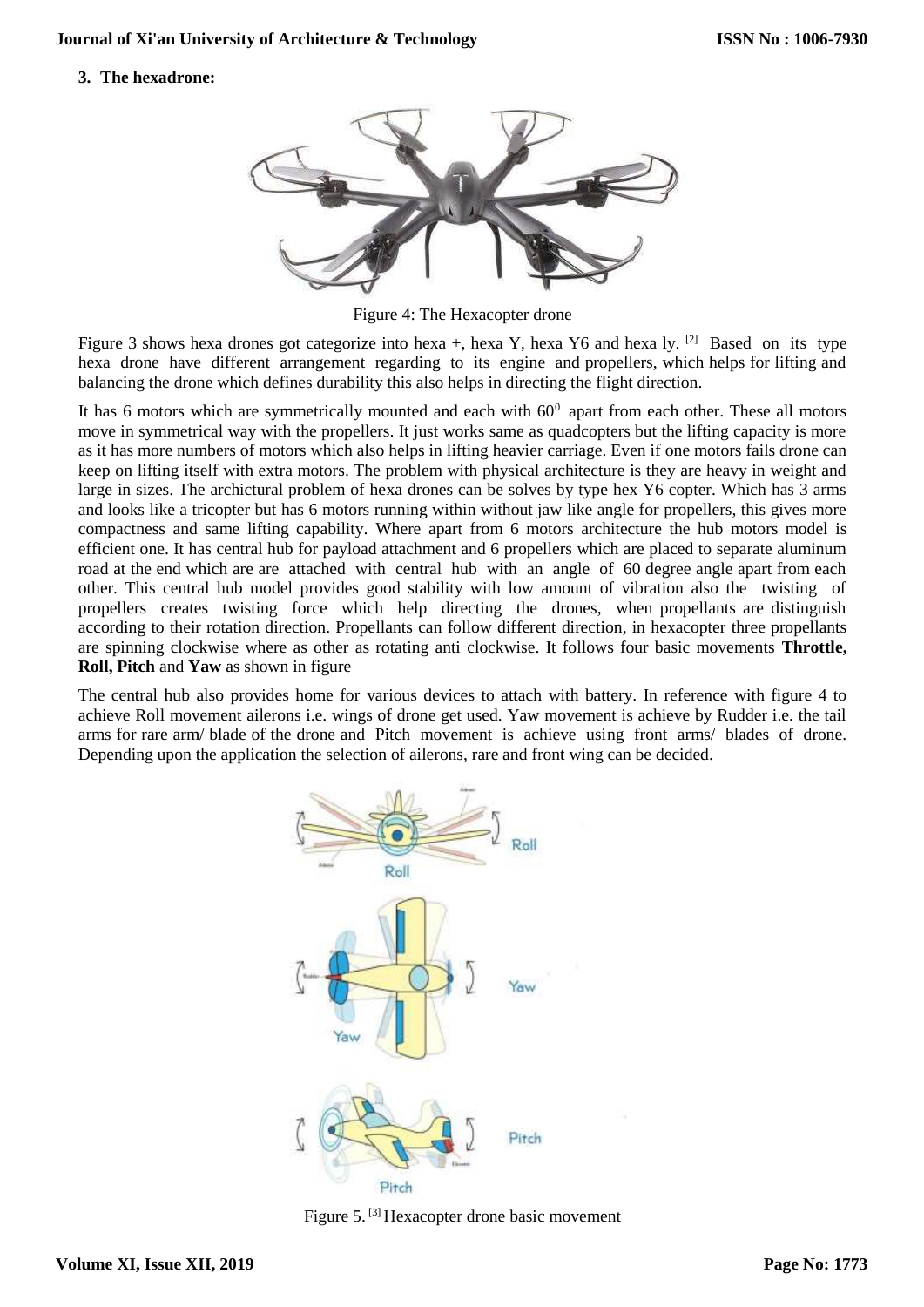#### **Advantages**

- More capacity to lift than the tricopter and Quadcopter.
- It is more flexible and stable.
- If one propeller blade fails, the other five can still keep it flying.
- It is offers flexibility and robustness.
- Various fly control mechanism can be applied over the different wings.

## **Disadvantages**

- It is more expensive.
- Rotors are more complicated and larger than Quadcopter.
- Larger in size

## **Application of Drones**

#### **1. Agriculture**

- The country like japan is using UAV drone for seeding and spraying rice fields.
- To identify the moisture level in the air and on filed as well
- The precision agriculture like weed identification
- For surveillance of fields.

## **2. Civil Engineering**

- Aerial mapping
- Capturing videos for construction sites
- Infrastructure inspection
- Monitoring forest roads

## **3. Energy and Utilities**

- To get real time access information about energy generation reading and energy consumption reading
- Inspecting transmission and distribution of lines
- To inspect wear and tear within infrastructure

#### **4. Mining**

- Survey for field for blast designing
- Rapid pre and post blast data
- Identify miss damage and wall damage
- Inspecting underground scenario for mining.

#### **5. Oil and Gas:**

- To detect gas leaks, oil spill
- Scout for whales
- Inspecting sea area for danger alert
- To identify the weather for sailing ships and gas and oil transportation
- **6. Aerial photography and video capturing**
- **7. Shipping and deliveries of small packages to save manpower and to skip road traffic**

# **8. Geographic mapping to capture mountains, Islands and coastlines where human reachability is difficult.**

#### **9. Disaster Management:**

- Provide quick anticipation to gather disaster information
- Navigate debris
- To find out victim for disaster